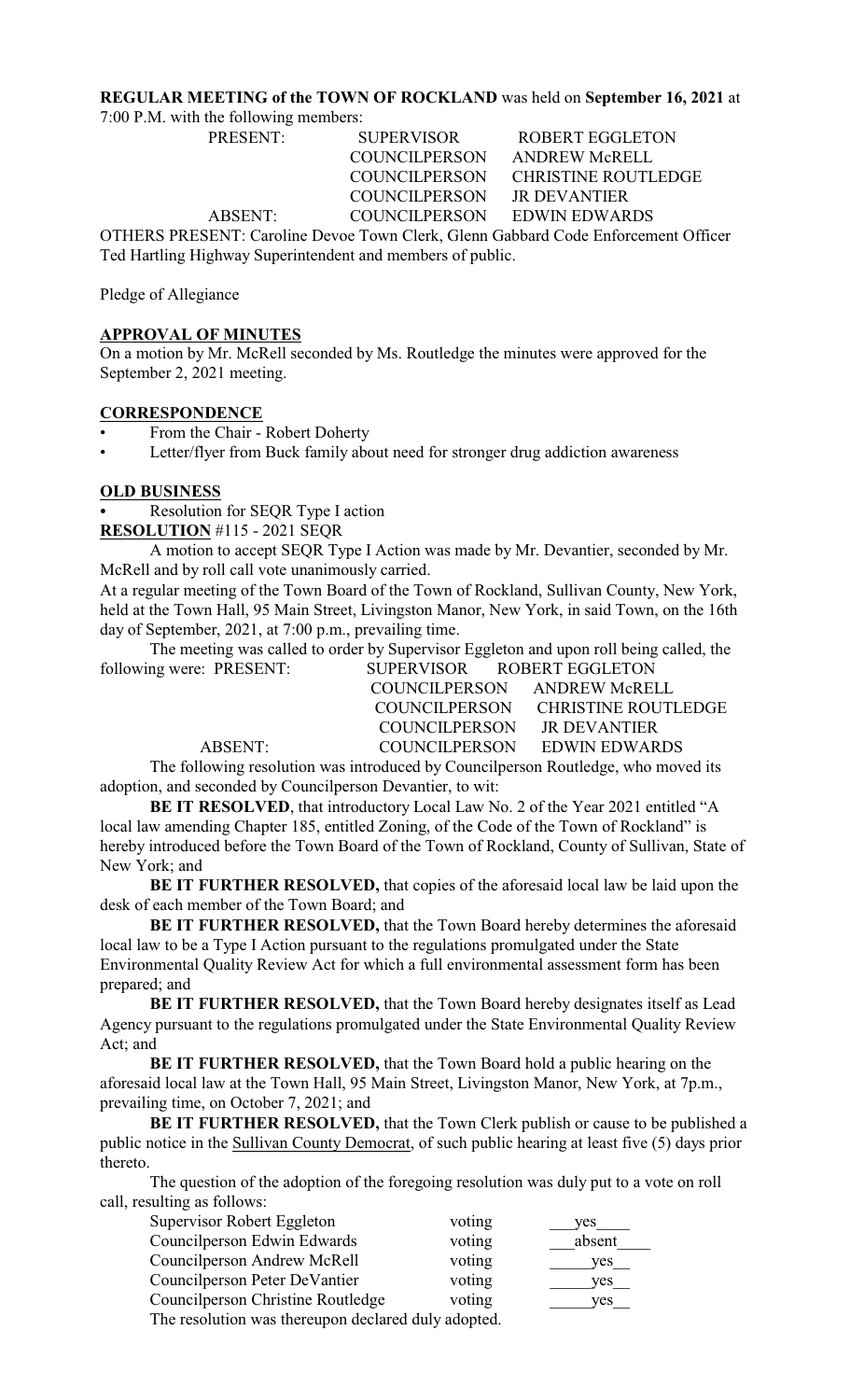## **REGULAR MEETING of TOWN OF ROCKLAND SEPTEMBER 16, 2021 cont' pg***.2*

Resolution to Set Public Hearing on Storage Containers

## **RESOLUTION** #116 - 2021

A motion was made by Ms. Routledge seconded by Mr. Devantier and by roll call vote, with all in favor to set Public Hearing for Storage Containers on October 7, 2021 at 7:00pm at the Regular Town Board Meeting, 95 Main St., Livingston Manor.

Resolution to move forward with Direct deposit

## **RESOLUTION** #117 - 2021

A motion was made by Mr. McRell seconded by Mr. Devantier with all in favor to move forward with Direct Deposit for Town of Rockland employees if they choose. Will be set up after 10/6

Resolution to prevent re-levying of Water Fees

## **RESOLUTION** #118 - 2021

A motion was made by Ms. Routledge seconded by Mr. McRell with all in favor to accept the May 11, 2021 Public Service Law by Governor Cuomo preventing municipalities from terminating water service for non-payment of water fees until either the end of COVID-19 state of emergency or December 31, 2021, whichever is earlier.

- EFC 2022 CWSRF
- 5G roll out Peter Manning response by letter

## **NEW BUSINESS**

- Family Medical Leave will review  $&$  write up wording for resolution at next meeting
- Planning Board Chairman to retire by end of year need to advertise vacancy
- C Budgets are ready to schedule workshops First one set for Sept. 29, 2021 at 6pm
- Resolution to appoint Jessyca Wolcott as Primary Budget Officer

# **RESOLUTION** #119 - 2021

A motion was made by Mr. Devantier seconded by Ms. Routledge with all in favor to appoint Jessyca Wolcott as Primary Budget Officer.

- Sexual Harassment Training will be responsibility of each department
- GPS on Water/Sewer vehicles

### **RESOLUTION** #120 - 2021

A motion was made by Ms. Routledge seconded by Mr. McRell with all in favor to remove the GPS units on Water/Sewer vehicles.

Supervisors Monthly Report - motion to accept was made by Mr. McRell seconded by Mr. Devantier with all in favor.

### **DEPARTMENT HEADS**

Glenn Gabbard, Code Enforcement Officer - presented reports, permits continue to be active, owner of Willowemoc Motel contacted and will hire Arrowhead Construction to secure building. Ted Hartling, Highway Superintendent - Beaverlake Rd stabilized and used machine to add stone for temporary repair to Beaverkill location before winter.

Chris Bury, Water/Sewer Superintendent - Hydrant flushing will start next week.

### **APPROVAL OF BILLS**

On a motion of Ms. Routledge seconded by Mr. McRell the following resolution was ADOPTED - VOTE - AYES 4, NAYS 0 - RESOLVED to approve the bills on abstract #18 of 2021 in the following amounts:

| General          | 312-328 | \$ |
|------------------|---------|----|
| Highway          | 237-247 | \$ |
| Liv.Manor Water  | 188-197 | \$ |
| Liv.Manor Sewer  | 163-170 | \$ |
| R R Water        | 171-178 | \$ |
| Roscoe Sewer     | 169-175 | \$ |
| RR Light         | 19      | \$ |
| LM Light         | 16      | \$ |
| <b>HAZ</b> Light | 16      | \$ |
| T&A              | 10      | \$ |
|                  |         |    |